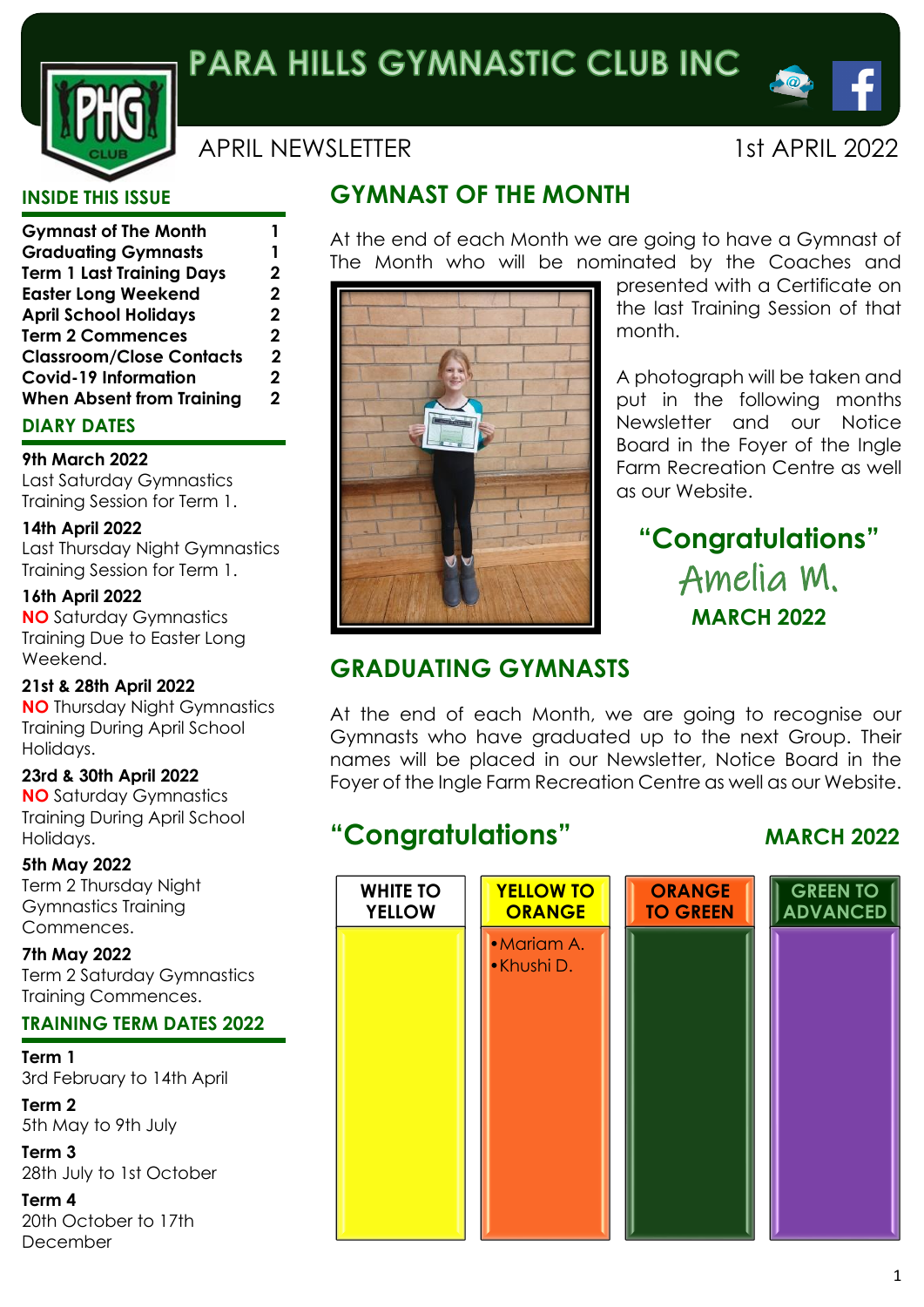## **LAST GYMNASTIC TRAINING DAYS IN TERM 1**

#### **Saturday: 9th March 2022**

10.00am to 11.00am White 1 Groups

11.00am to 12.00pm White 2 Groups

12.00pm to 1.00pm Yellow 1, Orange 1 & Green 1 Groups

1.45pm to 3.45pm Advanced Group

#### **Thursday Night: 14th March 2022**

6.30pm to 7.30pm White, Yellow, Orange & Green Groups

7.30pm to 9.00pm Advanced Group

#### **EASTER LONG WEEKEND NO GYMNASTICS TRAINING**

**Saturday:** 16th April 2022

#### **APRIL SCHOOL HOLIDAYS NO GYMNASTICS TRAINING**

| <b>Thursday Nights:</b> | 21st April 2022<br>28th April 2022 |
|-------------------------|------------------------------------|
| Saturdays:              | 23rd April 2022<br>30th April 2022 |

#### **TERM 2 COMMENCES**

#### **Thursday Night: 5th May 2022**

6.30pm to 7.30pm White, Yellow, Orange & Green Groups

7.30pm to 9.00pm Advanced Group

## **Saturday: 7th May 2022**

10.00am to 11.00am White 1 Groups

11.00am to 12.00pm White 2 Groups

12.00pm to 1.00pm Yellow 1, Orange 1 & Green 1 Groups

1.45pm to 3.45pm Advanced Group

# **PAYMENT OPTIONS**

**EFTPOS** Payment Option is now available. (Tap & Go). **CASH** Payment Option is still available.

# **CLOSE CONTACTS/CLASSROOM CONTACTS**

While we understand that children want to participate in sport, Gymnastics is non-essential, inside and in close contact. Group sessions vary in number, people are unmasked due to the type and associated safety of activity.

A close contact from any source outside a school setting must follow SA Health guidelines for testing and quarantine. Remember a close contact can become COVID positive at any time.

With everyone's cooperation we will be able to continue offering gymnastics to our members.



## **IF YOU BECOME A CLOSE CONTACT / CLASSROOM CONTACT**

If anyone in your household is a close contact/classroom contact. You **CAN NOT** attend gymnastics Training for 14 days from date of exposure.

If anyone in your household becomes a close contact/classroom contact within the above 14 days, the 14 days start again.

# **IF YOU BECOME COVID-19 POSITIVE**

If anyone in your household becomes Covid Positive. You **CAN NOT** attend gymnastics Training for 14 days from date of exposure.

If anyone in your household becomes Covid positive within the above 14 days, the 14 days start again.

## **WHEN ABSENT FROM TRAINING**

You **MUST** text us one of the reasons below if you are going to be absent:



We need to work together to keep everyone safe, Students, Gymnasts, Volunteers Coaches and Door Staff.